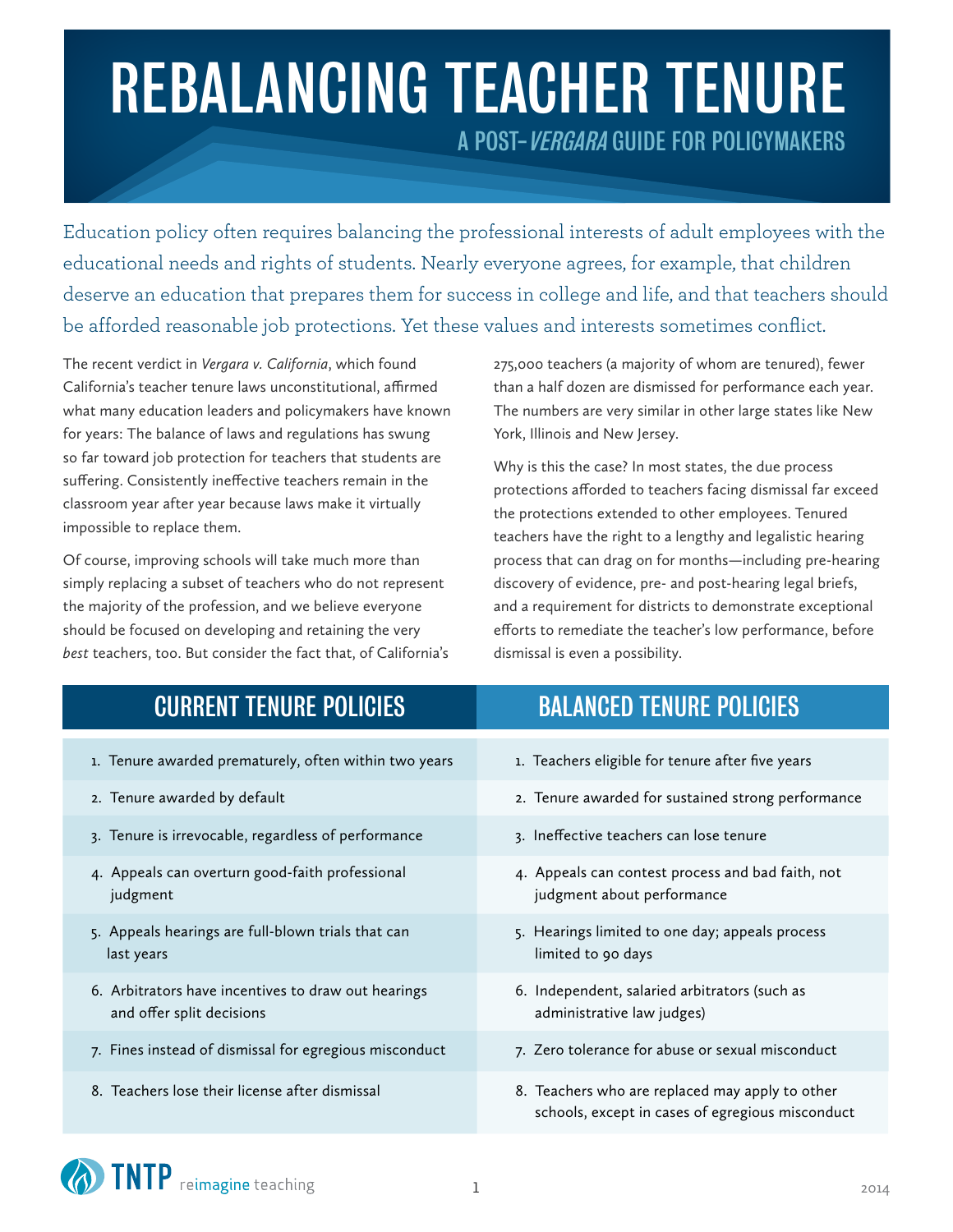A single tenure case in California can cost a school district \$400,000. In New York, the dismissal process for a tenured teacher often lasts longer than the trial of the executives behind Enron. It's this "über due process," as Judge Treu described it in the *Vergara* decision, that turns policies with good intentions into policies that guarantee lifetime employment to chronically ineffective teachers. Even the teachers union's expert in the *Vergara* case estimated that there were several thousand grossly ineffective teachers, protected by current tenure policies, in California's classrooms alone.

Teachers we survey across the country tell us over and over again that there are ineffective teachers in their schools, and that it's important that schools be able to replace teachers who can't help students learn.<sup>1</sup> Whenever a consistently ineffective teacher is allowed to remain on the job, students—hundreds or even thousands over the course of a teacher's career—suffer the consequences. For many of those students, that one year with an ineffective teacher

could mean the difference between graduating from college and dropping out of high school.

Only a relatively small percentage of teachers perform this poorly, and this poor performance is not the only problem facing our nation's schools—not by a long shot. We believe, however, that this is an important problem that has an impact on students and on the profession, and is the direct result of unbalanced tenure and dismissal policies that prevent even abusive teachers from being replaced.

In order for policymakers, education leaders and school principals to put the focus back where it should be—on helping hard-working teachers improve and keeping high performers—we must address these difficult issues. That starts with more balanced teacher tenure policies. Finding the right balance would not only help millions of students across the country; it would strengthen the teaching profession by finally putting to rest the legitimate concerns that it tolerates poor performance—concerns shared by teachers themselves.

## EIGHT ELEMENTS OF A BALANCED TEACHER TENURE SYSTEM

**What exactly does a balanced teacher tenure system look like? How can we ensure that teachers are protected against arbitrary or malicious firings, while also protecting students against poor instruction that can derail their life prospects? These are difficult questions, but they are worth pursuing.**

Many people frame changes to teacher tenure as a choice between two extremes: keeping existing laws and regulations—with all their flaws—exactly as they are, or doing away with tenure entirely.

We believe that's a false choice. School systems can achieve a more reasonable balance between job protections for teachers and the educational rights of students with some adjustments to current laws. Essentially, school systems need to reset their perspective on due process to the one used in virtually every other profession: protections against egregious actions, such as dismissal based on political beliefs or legal conduct outside of work. Due process should not be a means for second-guessing school leaders' professional judgment about a teacher's job performance—which is its primary function now.

*Below, we propose eight specific changes to laws and regulations (and collective bargaining agreements, where applicable) that will create a more balanced system.* 

## 1. LENGTHEN THE TRYOUT PERIOD

In many school systems, teachers can earn tenure after just two or three years in the classroom, and sometimes even sooner. **Lengthening the tryout period to five years would raise the bar on tenure and give teachers more time to prove themselves worthy of receiving long-term employment protections.** We believe that the early years of teachers' careers are vital for assessing their potential, and decisions to retain teachers or deny them continued employment can and should be made earlier—but the decision to award tenure is not the same as renewing a contract from one year to the next, and it shouldn't be treated as such. Because research shows that five years of performance represent a fairly close reflection of teachers' long-term performance, tenure should be awarded only after that point.

<sup>&</sup>lt;sup>1</sup> In the surveys we conducted for *The Widget Effect* (2009), almost half of all teachers who responded said that there was a tenured teacher at their school who should be dismissed for poor performance but had not been. Nearly 70 percent agreed that dismissing poor performers is an important part of maintaining a strong instructional team.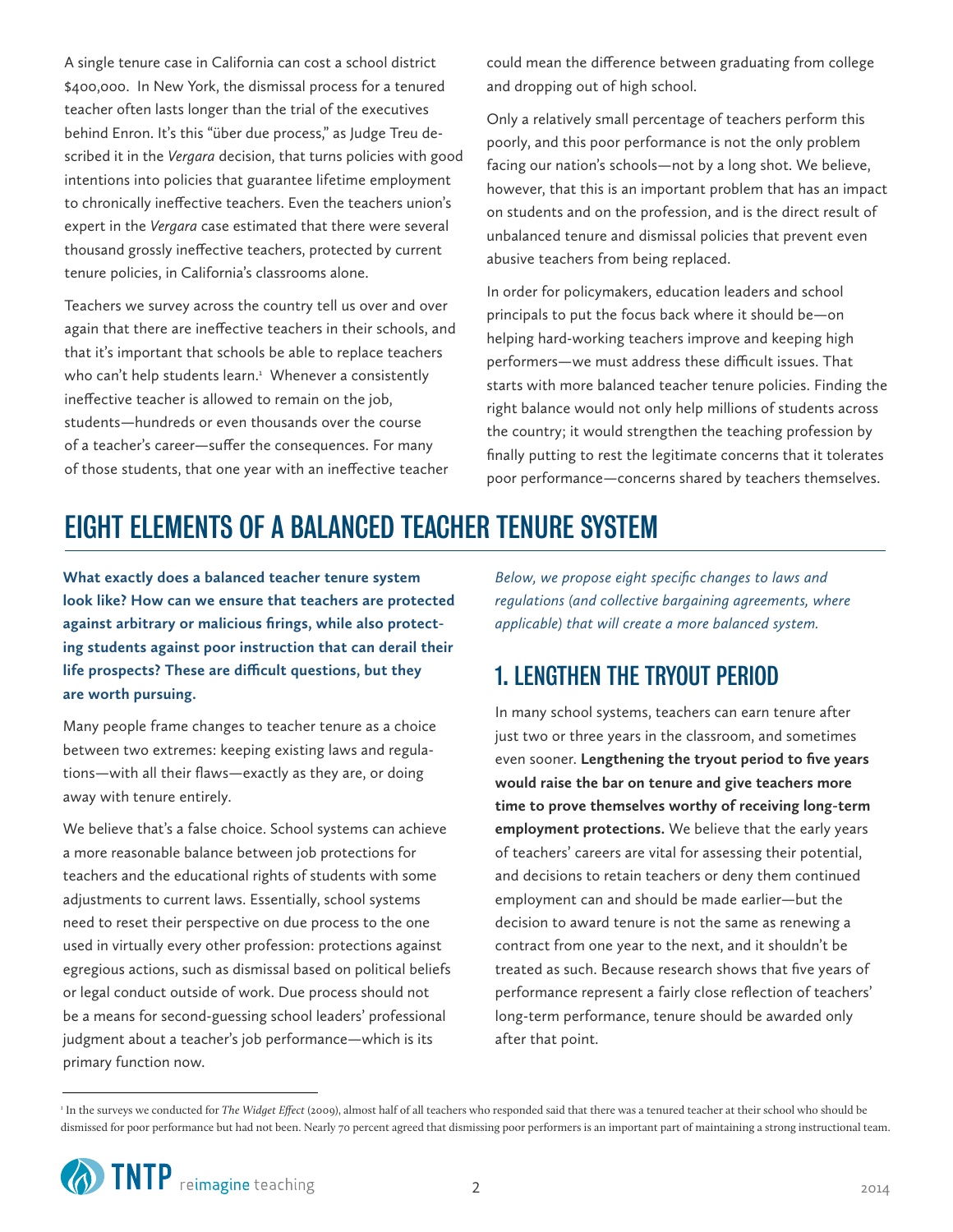## 2. LINK TENURE TO STRONG PERFORMANCE

Today, the only performance requirement for earning tenure is not being fired. In most districts, any teacher who remains on the payroll for a given amount of time is automatically tenured. This is a mistake that results in untold numbers of poorly performing teachers receiving job protections that last a lifetime—even though nobody actively decided they should receive tenure. **Teachers should earn tenure only after showing that they can consistently help their students make significant academic progress.** For example, in districts with evaluation systems that meaningfully differentiate classroom performance, teachers might be eligible for tenure after earning three annual evaluation ratings of "effective" or higher over a four-year period. In districts where few, if any, teachers are found to be less than effective, evidence of student academic growth as reflected on state or other aligned assessments should be carefully considered. In every case, however, tenure should result from a careful review of a teacher's performance against a clear standard. It should never be awarded by default.

School systems can achieve a more reasonable balance between job protections for teachers and the educational rights of students with some adjustments to current laws.

## 3. MAKE TENURE REVOCABLE

If tenure is not meant to protect ineffective teachers, then ineffective teachers should lose it. Today, in nearly every state, once teachers are awarded tenure, they can't lose it, no matter how they perform later in their careers. **Teachers who earn poor annual evaluation ratings for two years in a row should not be allowed to keep tenure,** allowing each school the discretion to retain the teacher or not. If performance improves, tenure can be regained. Some principals will choose to invest heavily in remediating the performance of weaker teachers; others will prefer to replace them. Those decisions should be made at the school level, not through one-size-fits-all state laws.

## 4. FOCUS HEARINGS ON STUDENTS' INTERESTS

Typically, state law applies a "just cause" standard to teacher dismissal which, at face value, means that the district has to prove that it had reasonable, good faith grounds for the dismissal. In practice, districts have been held to a much higher standard, having to prove that the tenured teacher is incompetent and irreversibly so. This standard ends up protecting teachers with a consistently ineffective performance record because an arbitrator sees the potential for improvement. Were the same standard used to gain a conviction in a criminal court, prosecutors would have to prove not just that a defendant is guilty, but that he or she will commit the crime again. Such a standard is an injustice for students.

**The proper standard would, first, limit the arbitrator's scope of inquiry to whether there was a significant violation of the disciplinary process or bad faith.** Arbitrators should not be second-guessing the good faith professional judgments of principals and superintendents. **Second, the standard should explicitly make the best interests of students the number one factor in the outcome.** For example, if an arbitrator finds that school administrators have made a procedural error in the disciplinary process (such as conducting a post-observation conference within five days instead of two), the arbitrator should weigh the severity of the violation against the potential harm that would come to students if the dismissal were rejected and the teacher ordered back into the classroom. Furthermore, superintendents should take appropriate action against principals who violate the process through bad intent or carelessness.

### 5. MAKE HEARINGS MORE EFFICIENT

Today, hearings to appeal teacher dismissals resemble fullblown trials, complete with formal charges, discovery, and weeks or even months of testimony. This process is so expensive and burdensome that most districts are almost never able to replace tenured teachers for poor performance. Laws and regulations should strive for a fair but much more efficient appeals process. Teachers should be entitled to the same due process that employees in most other professions receive: an explanation of the decision and a hearing before someone who has the authority to reverse it. **These hearings should last no more than one day, and the entire appeals process should last no more than 90 days.**